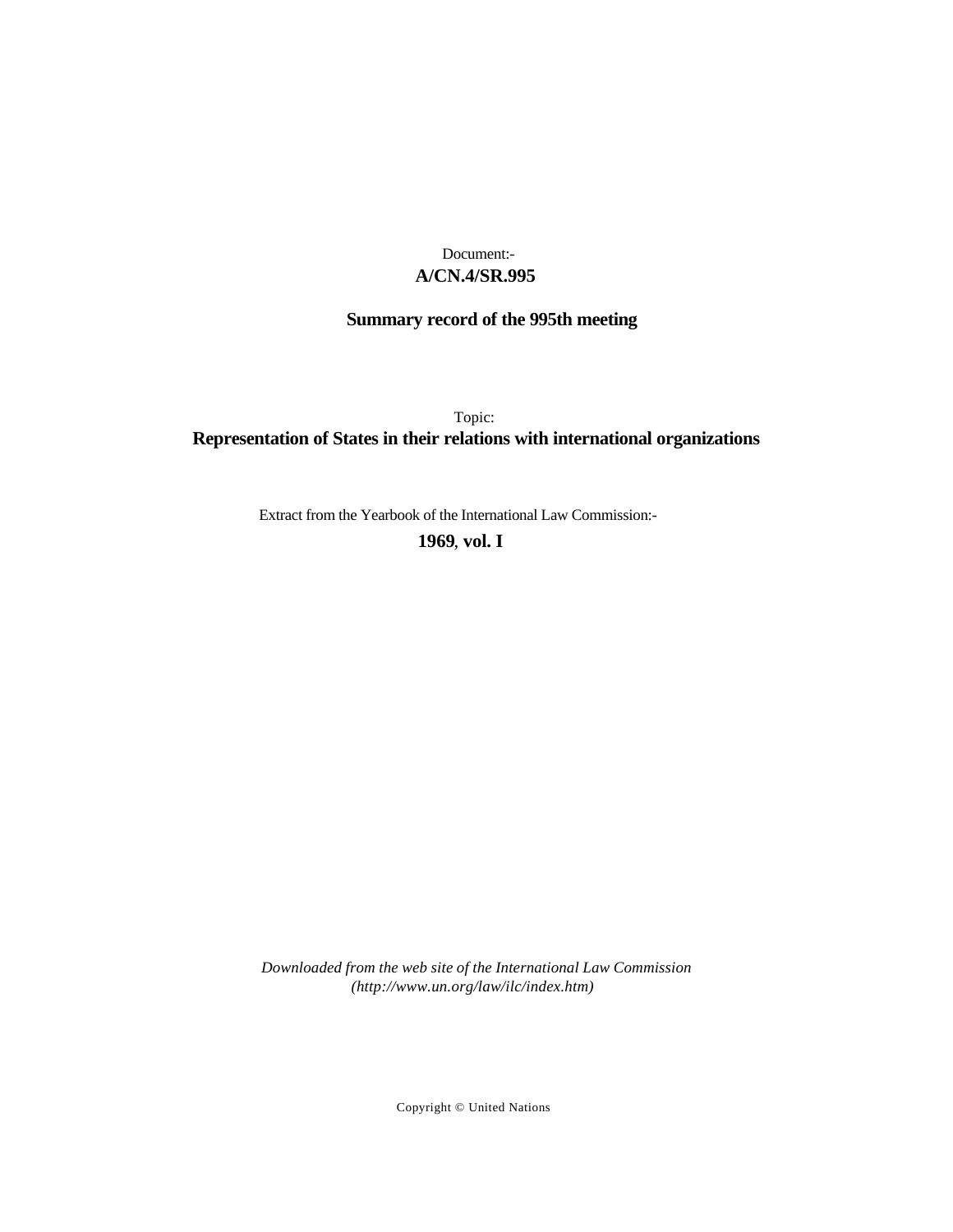end of the chapter, a separate article of a general character setting forth the right of the organization to secure fulfilment by the host State of its obligations concerning the facilities, privileges and immunities to be accorded to the sending State and its permanent mission. 57. The CHAIRMAN said that, if there were no objections, he would take it that the Commission agreed that articles 22 and 23 should be referred to the Drafting Committee as proposed by the Special Rapporteur.

*It was so agreed.<sup>11</sup>*

## ARTICLES 24 TO 26

58. *Article 24*

*Inviolability of the premises of the permanent mission*

*1.* The premises of the permanent mission shall be inviolable. The agents of the host State may not enter them, except with the consent of the head of the mission.

2. The host State is under a special duty to take all appropriate steps to protect the premises of the permanent mission against any intrusion or damage and to prevent any disturbance of the peace of the permanent mission or impairment of its dignity.

3. The premises of the permanent mission, their furnishings and other property thereon and the means of transport of the permanent mission shall be immune from search, requisition, attachment or execution.

## *Article 25*

### *Exemption of the premises of the permanent mission from taxation*

1. The sending State and the head of the permanent mission shall be exempt from all national, regional or municipal dues and taxes in respect of the premises of the permanent mission, whether owned or leased, other than such as represent payment for specific services rendered.

2. The exemption from taxation referred to in this article shall not apply to such dues and taxes payable under the law of the host State by persons contracting with the sending State or the head of the permanent mission.

## *Article 26*

#### *Inviolability of archives and documents*

The archives and documents of the permanent mission shall be inviolable at any time and wherever they may be.

59. Mr. EL-ERIAN (Special Rapporteur) said he had grouped articles 24 to 26 together and had attached a joint commentary to them because all three related to certain immunities and exemptions concerning the premises of the permanent mission and its archives and documents. There was general recognition of the duty of the host State to ensure the inviolability of the premises, archives and documents of permanent missions, and in paragraph (2) of the commentary he had quoted a significant passage from a letter by the Legal Counsel on the subject.

60. In paragraphs 3, 4 and 5 of the commentary, he had referred to the relevant provisions of various headquarters agreements and of the Convention on the Privileges and Immunities of the United Nations. Under those provisions, the property and assets of the United Nations and of the specialized agencies, wherever located and by whomsoever held, were immune from search, requisition, confiscation, expropriation or any other form of interference, whether by executive, administrative, judicial or legislative action.

61. The replies of the United Nations and the specialized agencies to the questionnaires sent to them had shown that there was general recognition of the principle of exemption of the premises of permanent missions from taxation. He had therefore included a provision on the subject in article 25.

The meeting rose at 12.55 p.m.

## **995th MEETING**

## *Monday, 9 June 1969, at 3.10 p.m.*

*Chairman:* Mr. Nikolai USHAKOV

*Present:* Mr. Ago, Mr. Bartos, Mr. Bedjaoui, Mr. Castrén, Mr. El-Erian, Mr. Eustathiades, Mr. Ignacio-Pinto, Mr. Kearney, Mr. Nagendra Singh, Mr. Ramangasoavina, Mr. Ruda, Mr. Tabibi, Sir Humphrey Waldock, Mr. Yasseen.

> **Relations between States and international organizations**

> > **(A/CN.4/218 and Add.l)** [Item 1 of the agenda] *(continued)*

ARTICLE 24 (Inviolability of the premises of the permanent mission)

- ARTICLE 25 (Exemption of the premises of the permanent mission from taxation) and
- ARTICLE 26 (Inviolability of archives and documents)<sup>1</sup> *(continued)*

1. The CHAIRMAN invited the Commission to continue consideration of articles 24 to 26 in the Special Rapporteur's fourth report (A/CN.4/218).

2. Mr. NAGENDRA SINGH said that the articles closely followed the corresponding articles of the Vienna Convention on Diplomatic Relations <sup>2</sup> and reflected sound State practice with respect to both *lex lata* and *de lege*

<sup>&</sup>lt;sup>11</sup> For resumption of the discussion, see 1014th meeting, para. 1.

<sup>&</sup>lt;sup>1</sup> See previous meeting, para. 58.

<sup>2</sup> United Nations, *Treaty Series,* vol. 500, pp. 106 and 107, articles 22-24.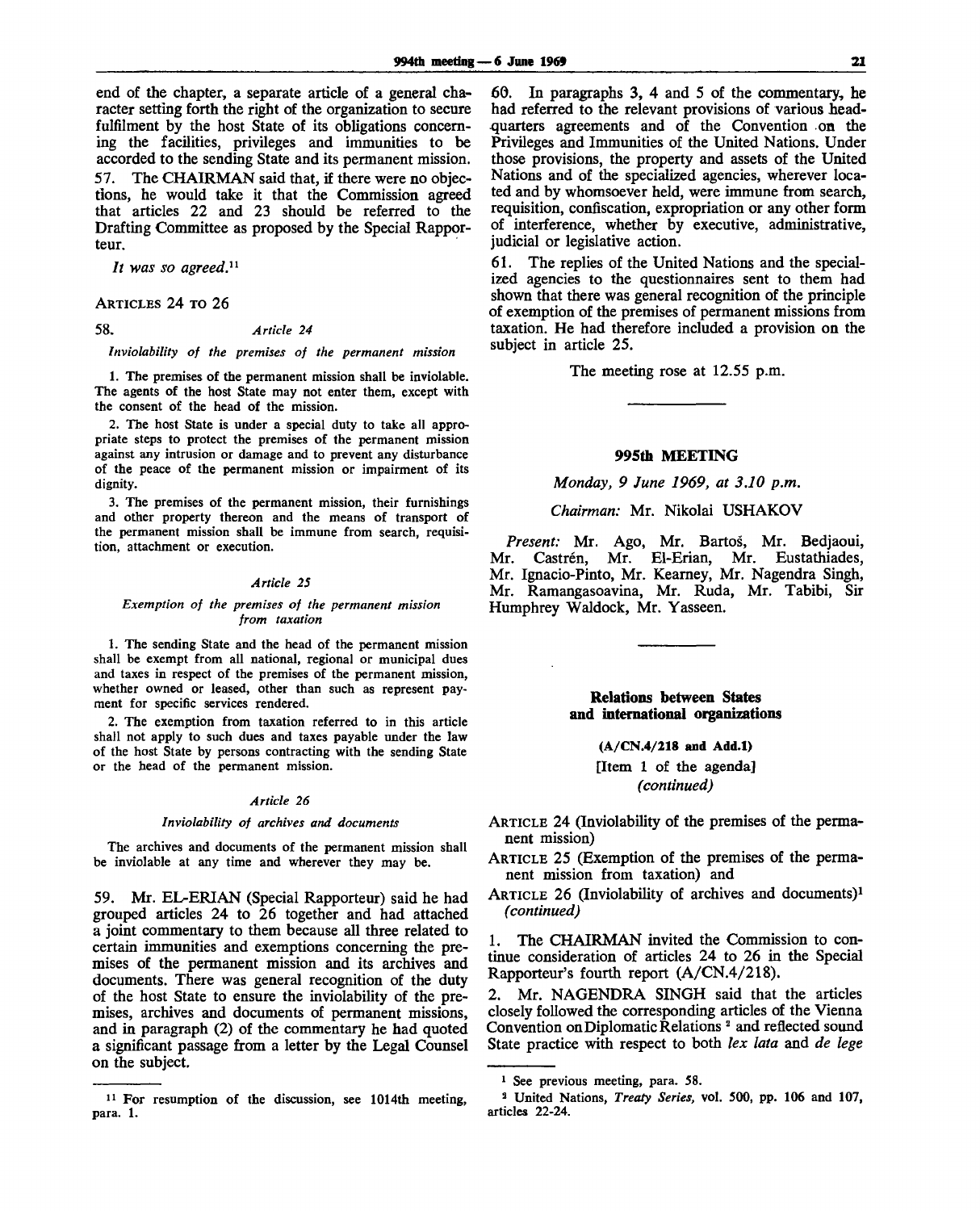*ferenda.* He therefore proposed that they be referred to the Drafting Committee without further discussion.

3. Mr. KEARNEY said he wondered whether article 24, paragraph 1, should be modelled on article 22 of the Vienna Convention on Diplomatic Relations or on article 25 of the draft articles on special missions.<sup>3</sup> The latter was substantially identical with article 22 of the Vienna Convention except for an additional sentence concerning the consent of the head of the mission, which read: "Such consent may be assumed in case of fire or other disaster requiring prompt protective action." That clause had been added because a special mission, owing to its indefinite duration, would in all probability occupy office space in a hotel or apartment building, where the danger of fire or other disaster would make it necessary to take immediate action to protect other people in the same premises. In drafting the articles on special missions, some members of the Commission had indicated their intention to equate a permanent mission to an international organization with a diplomatic mission. While he agreed with the principle of inviolability, he thought that it should not be followed slavishly and that the possibility of danger, which according to his own experience was very real both in New York and in Geneva, should not be overlooked.

4. The CHAIRMAN, speaking as a member of the Commission, said that the words "head of the mission" in article 24, paragraph 1, and article 25, paragraphs 1 and 2, should be replaced by the words "permanent representative", in order to keep to the terminology used in the articles the Commission had adopted the previous year.<sup>4</sup> Subject to that reservation, he was in favour of retaining the present wording of the articles, which was based on the text of the corresponding articles of the Vienna Convention, and not referring in them to fire and other disasters or to cases of *force majeure.*

5. Mr. EL-ERIAN (Special Rapporteur) said he noted that Mr. Kearney favoured the inclusion in article 24, paragraph 1, of a sentence similar to that contained in article 25, paragraph 1, of the draft articles on special missions, which would provide that consent might be assumed in case of fire or other disaster requiring prompt protective action.

6. There had been a long discussion on that point in 1958 in connexion with the draft articles on diplomatic relations; some members had pointed out the absurdity of not permitting immediate protective action in case of fire, while others had been more concerned with strengthening the principle of inviolability. Paragraph (4) of the commentary on article 25 of the draft on special missions read: "The last sentence of paragraph 1 of article 25 provides that the necessary consent to enter the premises protected by inviolability may be assumed in case of fire or other disaster requiring prompt protective action. The Commission added this provision to the draft on the proposal of certain Governments,

although it was opposed by several members of the Commission as they considered that it might lead to abuses." Hence, while sympathizing with the practical difficulties referred to by Mr. Kearney, he, as Special Rapporteur, had the impression that the majority of the Commission was opposed to the inclusion of any provision which would tend to weaken the principle of inviolability.

7. He agreed with the Chairman that the words "head of the mission" in article 24, paragraph 1, and in article 25, paragraphs 1 and 2, should be replaced by the words "permanent representative".

8. Mr. EUSTATHIADES said he thought that, while there was no need to refer expressly to special circumstances such as fire or other disasters, cases of *force majeure* should be mentioned, even if only indirectly in the commentary. If they were not specially mentioned they would not be understood to be covered, since *force majeure* was not unquestionably a general principle of law and, moreover, when the question of circumstances constituting *force majeure* had arisen, there had been a tendency to argue that the principle of inviolability was sacrosanct. A reference in the commentary would remove all risk of ambiguity.

9. Mr. AGO said he could not agree with the Chairman's suggestion that the words "head of the mission" should be replaced by the words "permanent representative", in order to conform to the terminology used in the first twenty-one articles approved by the Commission; it was the contrary that should be done. The permanent representative to an international organization was not always the head of the permanent mission and several members of a permanent mission might be permanent representatives to different organizations. It was therefore preferable to refer to the person in charge of the mission unequivocally as "head of the mission".

10. The CHAIRMAN said he agreed with Mr. Ago on the principle, but thought it better to keep to the same terminology throughout the draft articles, even if it were subsequently decided to alter it.

11. Mr. EL-ERIAN (Special Rapporteur) said that at the previous session it had been suggested that the draft articles should refer to "the head of the mission" in order to bring them into line with the corresponding provisions of the Vienna Convention on Diplomatic Relations. But since twenty-one articles using the term "permanent representative" had already been approved, it would be difficult to make any change at the present time. At the second reading of the draft articles, the Commission might perhaps reconsider the matter after eliciting the views of Governments on that term.

12. Mr. CASTRÉN said that when the Sixth Committee had considered the Commission's draft on special missions on the first reading, at the twenty-third session of the General Assembly, it had declined to admit any exception to the rule of the inviolability of the premises of permanent missions other than cases in which the head of the mission gave his consent or it was impossible to reach him in an emergency. The Drafting Committee should bear that in mind if it was decided to amend the text.

<sup>3</sup> See *Yearbook of the International Law Commission, 1967,* vol. II, p. 360.

<sup>4</sup>  *Op. cit.,* 1968, vol. II, Report of the Commission to the General Assembly, chapter II, section E.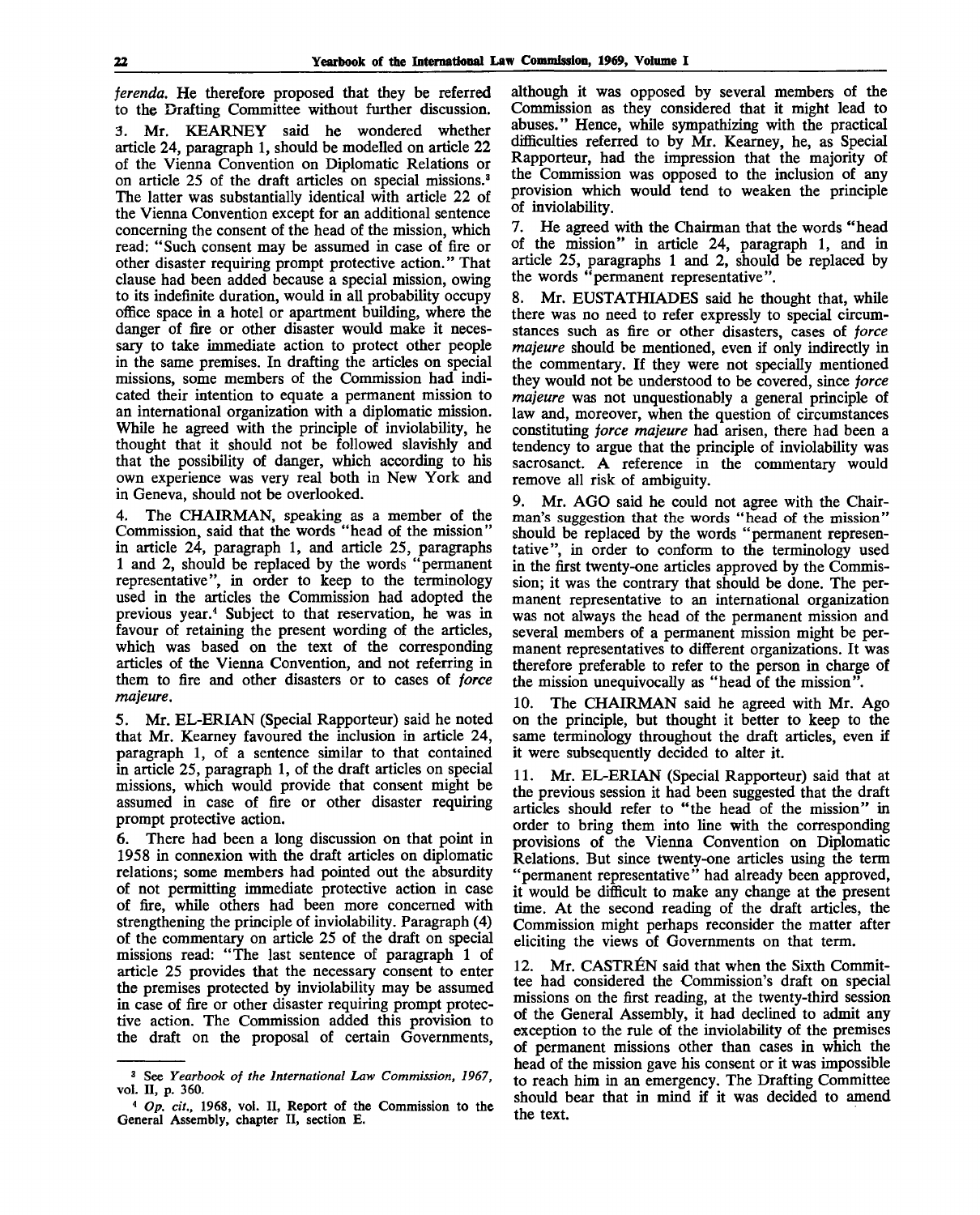13. Mr. EL-ERIAN (Special Rapporteur) said that if the Commission so agreed, he would include a paragraph in his commentary on the lines suggested by Mr. Eustathiades.

14. The CHAIRMAN said that Mr. Ustor, who was unable to be present, had asked him to inform the Commission that he had certain objections to article 25, paragraph 2, and would like to state his views on that provision later. He suggested that articles 24, 25 and 26 be meanwhile referred to the Drafting Committee.

// *was so agreed.<sup>6</sup>*

15. The CHAIRMAN suggested that in order to speed up its work the Commission should consider the subsequent articles of the draft without each one being introduced by the Special Rapporteur, since all the articles were largely modelled on the Vienna Conventions or other conventions drawn up by the Commission. The.Special Rapporteur, who had agreed to his suggestion, would merely point out the passages where he had departed from those conventions and explain why he had done so.

// *was so agreed.*

ARTICLE 27

16. *Article 27*

# *Freedom of movement*

Subject to its laws and regulations concerning zones entry into which is prohibited or regulated for reasons of national security, the host State shall ensure to all members of the permanent mission freedom of movement and travel in its territory.

17. Mr. RUDA said he had no comments on article 27, which reproduced the provisions of article 26 of the Vienna Convention on Diplomatic Relations. He suggested that the article be referred to the Drafting Committee.

18. Mr. EUSTATHIADES said he wondered whether the special case referred to in paragraph (3) of the commentary, which was an aspect of the problem of reciprocity, did not belong to article 43, on non-discrimination, since non-discrimination and reciprocity were not the same.

19. Mr. EL-ERIAN (Special Rapporteur) agreed that the problem of reciprocity was dealt with in article 43 and should be discussed in connexion with that article. He had referred to restrictions on the movements of members of permanent missions in paragraphs (2) and (3) of his commentary in order to reflect the factual situation at the present time.

20. Mr. EUSTATHIADES said the question was whether or not the special case of *de facto* reciprocity considered in paragraph (3) of the commentary went beyond the rule of non-discrimination stated in article 43.

21. Mr. EL-ERIAN (Special Rapporteur) said he still thought that article 27 should be based on article 26 of the Vienna Convention on Diplomatic Relations, and that all problems of reciprocity should be discussed in connexion with article 43.

22. Mr. BARTOS said there was a difference between non-reciprocity and discrimination. Non-reciprocity was when country A did not accord to the nationals and institutions of country B the same treatment as country B accorded to the nationals and institutions of country A, whereas discrimination was when a country took a position against the nationals and institutions of another country as a reprisal. Mr. Eustathiades had therefore been right to raise the question and the answer should be sought in article 43 on non-discrimination.

23. Mr. KEARNEY suggested that the problem might be solved by deleting paragraph (3) of the commentary; that paragraph was not a full statement of the situation, since restrictions on the movements of the representatives in question were imposed for reasons of national security.

24. Sir Humphrey WALDOCK said that the problem raised in paragraph (3) of the commentary was a very delicate one; he agreed with Mr. Eustathiades that it could not be solved by a mere reference to article 43 on non-discrimination. Paragraph (3) seemed to refer to the possibility of reciprocity in the treatment of diplomatic representatives on the one hand and representatives on permanent missions to international organizations on the other. That in itself seemed to raise a delicate legal issue, but it was to be noted that there were countries not having any general international organizations in their territory which imposed restrictions on the movements of members of diplomatic missions.

25. Mr. EL-ERIAN (Special Rapporteur) said that the relation between the possibility of reciprocity and the question of freedom of movement had been discussed by the Commission in connexion with the draft articles on special missions, but no reference to it had been included in the commentary. He was prepared to delete paragraph (3) of the commentary if the Commission considered it advisable.

26. Mr. RUDA suggested that article 27 be referred to the Drafting Committee.

*It was so agreed.<sup>8</sup>*

ARTICLE 28

# 27. *Article 28*

#### *Freedom of communication*

1. The host State shall permit and protect free communication on the part of the permanent mission for all official purposes. In communicating with the Government and the diplomatic missions, consulates and special missions of the sending State, wherever situated, the permanent mission may employ all appropriate means, including diplomatic couriers and messages in code or cipher. However, the mission may install and use a wireless transmitter only with the consent of the host State.

<sup>5</sup> For resumption of **the** discussion, see **next meeting, para. 1**<sup>6</sup> For **resumption of the** discussion, see **1017th** meeting, **and 1015th meeting, para. 20. para. 16.**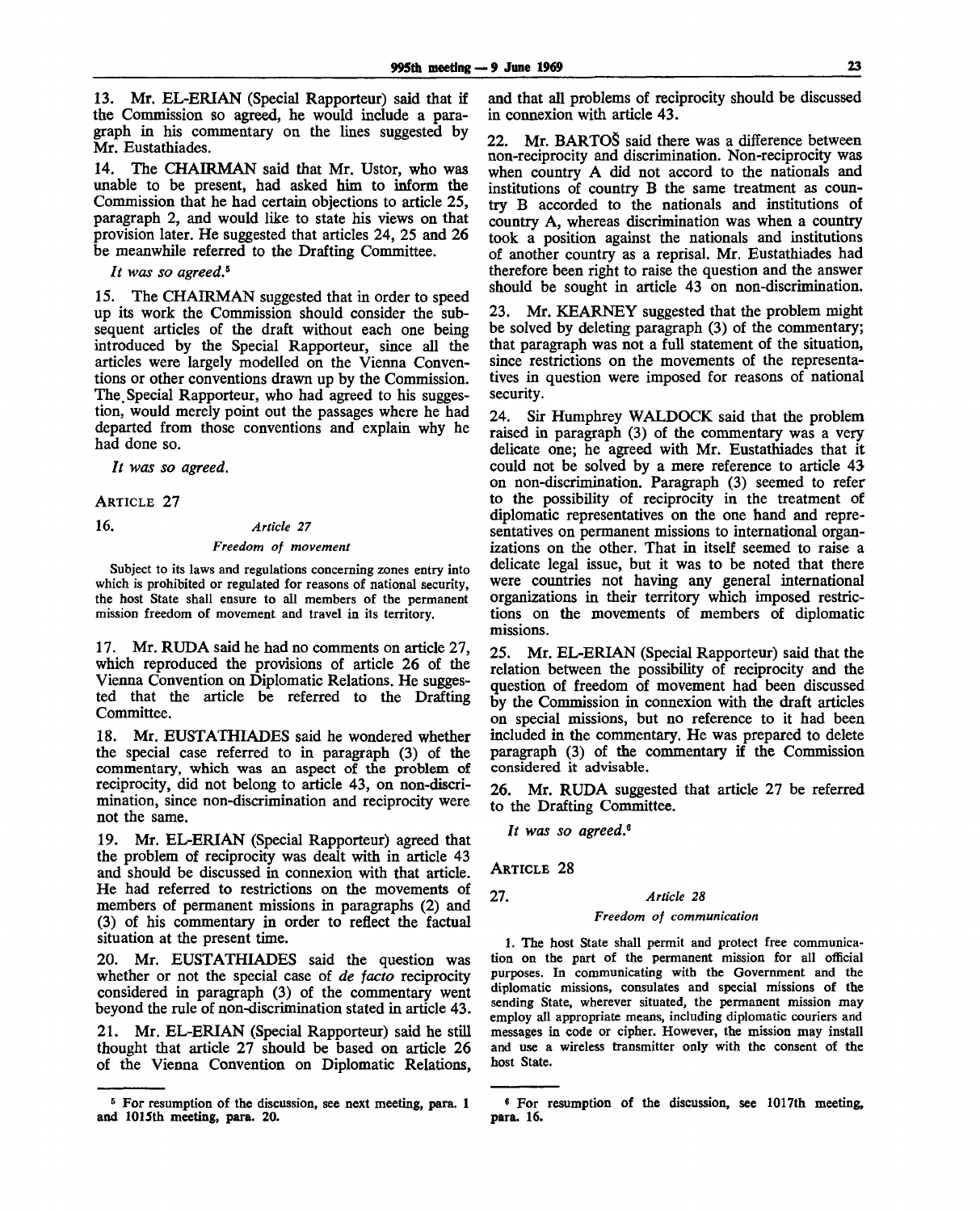2. The official correspondence of the permanent mission shall be inviolable. Official correspondence means all correspondence relating to the mission and its functions.

3. The bag of the permanent mission shall not be opened or detained.

4. The packages constituting the bag of the permanent mission must bear visible external marks of their character and may contain only documents or articles intended for the official use of the permanent mission..

5. The courier of the permanent mission, who shall be provided with an official document indicating his status and the number of packages constituting the bag, shall be protected by the host State in the performance of his functions. He shall enjoy personal inviolability and shall not be liable to any form of arrest or detention.

6. The sending State or the permanent mission may designate couriers *ad hoc* of the permanent mission. In such cases the provisions of paragraph 5 of this article shall also apply, except that the immunities therein mentioned shall cease to apply when such a courier has delivered to the consignee the permanent mission's bag in his charge.

7. The bag of the permanent mission may be entrusted to the captain of a ship or of a commercial aircraft scheduled to land at an authorized port of entry. He shall be provided with an official document indicating the number of packages constituting the bag but he shall not be considered to be a courier of the permanent mission. By arrangement with the appropriate authorities, the permanent mission may send one of its members to take possession of the bag directly and freely from the captain of the ship or of the aircraft.

28. Mr. EL-ERIAN (Special Rapporteur) said that the text of article 28 closely followed that of article 27 of the Vienna Convention on Diplomatic Relations, except for two minor differences which were explained in paragraphs (4) and (5) of the commentary. The provisions of the article were in full conformity with existing practice.

29. Mr. YASSEEN said he thought that in the matter under consideration there was a perfect analogy between the situation of diplomatic missions and that of permanent missions. He therefore approved of the article, the terms of which had been established by the Vienna Convention on Diplomatic Relations, and proposed that it be referred to the Drafting Committee.

30. The CHAIRMAN, speaking as a member of the Commission, said that the phrase "By arrangement with the appropriate authorities", at the beginning of the last sentence of paragraph 7, was not to be found in the Vienna Convention on Diplomatic Relations and he wondered why the Special Rapporteur had thought it necessary to introduce it.

31. Mr. EL-ERIAN (Special Rapporteur) replied that the phrase in question was taken from paragraph 7 of article 28 of the draft on special missions; but no explanation of the reasons for its inclusion was given in the commentary to that article.

32. Mr. KEARNEY said he did not see how a member of a permanent mission could take possession of the bag without making arrangements with the appropriate authorities; such arrangements would be necessary before he could approach the ship or aircraft.

33. The CHAIRMAN said that, although the provi-

sion might be of some value for special missions, which were not permanent, the same was not true of permanent missions, which concluded such arrangements once and for all, not on each occasion.

34. Mr. YASSEEN said he feared that the phrase in question might give the impression that the very existence of the right depended on the conclusion of an arrangement, whereas that did not appear to be the Special Rapporteur's view. It was true that the assistance or authorization of the competent authorities was necessary for access to an aircraft, but the purpose of the arrangement was simply that the host State should facilitate for the permanent mission the exercise of a right recognized independently of the arrangement.

35. Mr. BARTOS said that the phrase had been added to the draft articles on special missions at the request of various delegations, which had pointed out that the authorities of the host State did not always know all the members of special missions by sight and that a problem of public order was involved. The problem did not, however, arise for permanent missions to international organizations, any more than it did for diplomatic missions. It would be better to keep to the text of the Vienna Convention, and he was therefore in favour of deleting the phrase "By arrangement with the appropriate authorities".

36. Mr. KEARNEY said he would have no objection to the deletion of those words provided that the difference between permanent missions and special missions in that respect was explained in the commentary. It should also be made clear in the commentary that the omission of those words did not imply that a member of a permanent mission could, for example, proceed to an aircraft at an airport without observing the normal precautions.

37. Mr. EUSTATHIADES said he too thought that the same solution should be adopted for permanent missions as for diplomatic missions. But since the articles on special missions had now been drafted with the phrase in question, the commentary should clearly bring out Mr. Yasseen's point that the administrative arrangements to be made by permanent missions with the host State did not affect the substance of the right accorded to them. It could also be stated in the commentary that while special missions might make *ad hoc* arrangements, permanent missions would, in principle, have general arrangements concluded once and for all.

38. Mr. EL-ERIAN (Special Rapporteur) said it was evident that there was general agreement to drop the words "By arrangement with the appropriate authorities". A passage would be included in the commentary explaining that permanent missions concluded general arrangements, whereas the arrangements made by special missions were of an *ad hoc* character.

With regard to the point raised by Mr. Yasseen, he did not think there was any danger of the right itself being made dependent on the arrangements referred to in the last sentence of paragraph  $\overline{7}$ . The right was stated unconditionally in the first sentence of the paragraph; the second sentence stated the duty of the per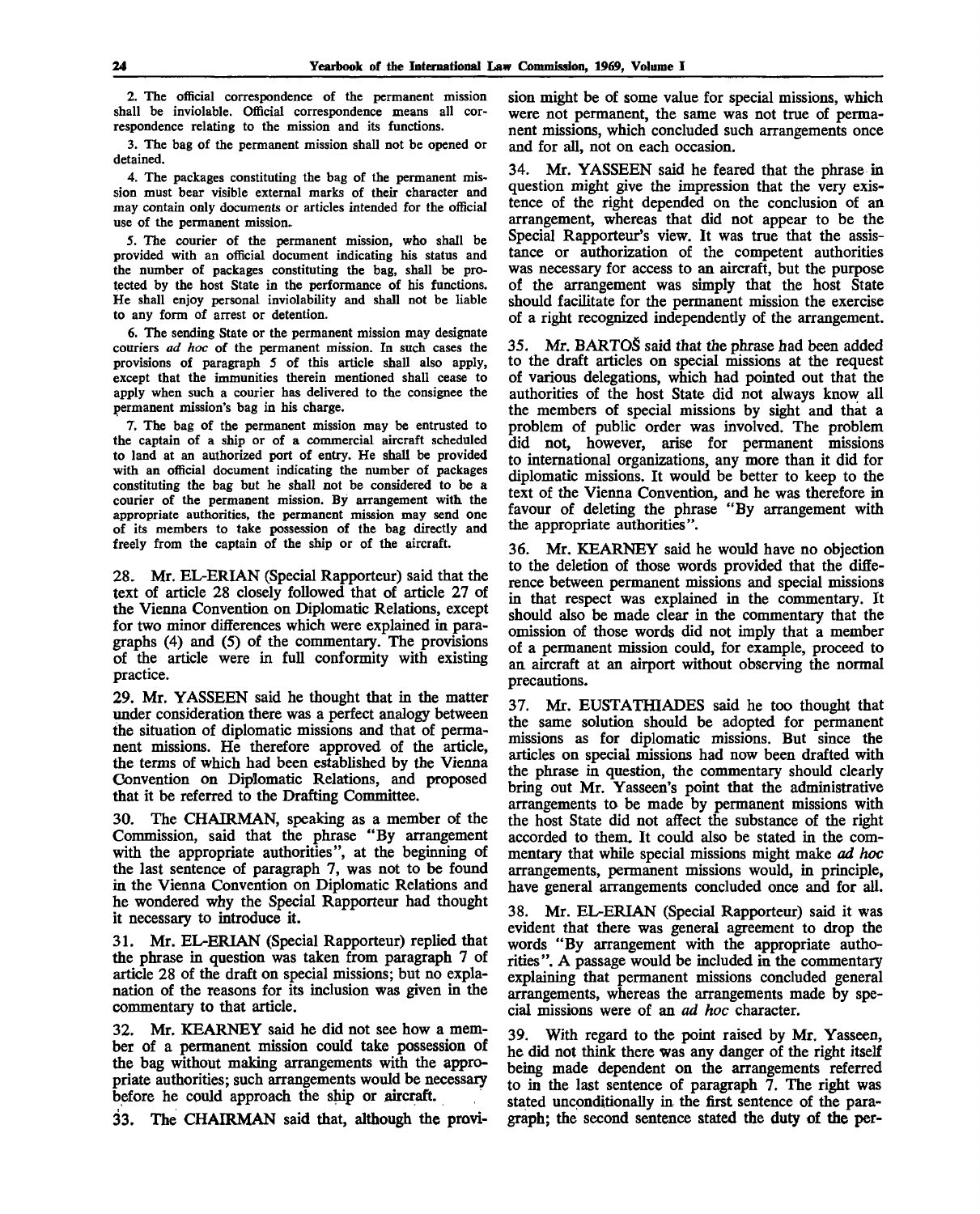manent mission to give a clear indication that the bag contained official material. The arrangements of a practical character which were provided for in the last sentence clearly did not qualify the right in any way. Hence he did not think there was any need to explain that point in the commentary.

40. The CHAIRMAN said that, if there were no further comments, he would take it that the Commission agreed to refer article 28 to the Drafting Committee.

*It was so agreed.<sup>1</sup>*

ARTICLE 29

41. *Article 29*

## *Personal inviolability*

The persons of the permanent representative and of the members of the diplomatic staff of the permanent mission shall be inviolable. They shall not be liable to any form of arrest or detention. The host State shall treat them with due respect and shall take all appropriate steps to prevent any attack on their persons, freedom or dignity.

42. Mr. BARTOS said that that very important article had caused a great stir in the Sixth Committee during the examination of the draft articles on special missions. One delegation had even proposed that personal inviolability should not be recognized and that the matter should be left to the competent authorities. The majority had, however, been against that proposal.

43. The CHAIRMAN suggested that article 29 be referred to the Drafting Committee.

// *was so agreed.<sup>8</sup>*

**ARTICLE 30** 

# 44. *Article 30 Inviolability of residence and property*

1. The private residence of the permanent representative and the members of the diplomatic staff of the permanent mission shall enjoy the same inviolability and protection as the premises of the permanent mission.

2. Their papers, correspondence and, except as provided in paragraph 3 of article 31, their property, shall likewise enjoy inviolability.

45. Mr. NAGENDRA SINGH proposed that article 30 be referred to the Drafting Committee.

46. Mr. BARTOS said that his comments on article 30 were the same as those he had made on article 29.

The CHAIRMAN said that, if there were no objection, he would take it that the Commission agreed to refer article 30 to the Drafting Committee.

// *was so agreed.<sup>9</sup>*

ARTICLE 31

# 48. *Article 31*

# *Immunity from jurisdiction*

1. The permanent representative and the members of the diplomatic staff of the permanent mission shall enjoy immunity from the criminal jurisdiction of the host State. They shall also enjoy immunity from its civil and administrative jurisdiction, except in the case of:

*(a)* a real action relating to private immovable property situated in the territory of the host State unless they hold it on behalf of the sending State for the purposes of the permanent mission;

*(b)* an action relating to succession in which the permanent representative or a member of the diplomatic staff of the permanent mission is involved as executor, administrator, heir or legatee as a private person and not on behalf of the sending State;

(c) an action relating to any professional or commercial activity exercised by the permanent representative or a member of the diplomatic staff of the permanent mission in the host State outside his official functions.

2. The permanent representative and the members of the diplomatic staff of the permanent mission are not obliged to give evidence as witnesses.

3. No measures of execution may be taken in respect of a permanent representative or a member of the diplomatic staff of the permanent mission except in cases coming under subparagraphs *(a), (b)* and (c) of paragraph 1 of this article, and provided that the measures concerned can be taken without infringing the inviolability of his person or of his residence.

4. The immunity of a permanent representative or a member of the diplomatic staff of the permanent mission from the jurisdiction of the host State does not exempt him from the jurisdiction of the sending State.

49. Mr. KEARNEY said he noted that article 31 reproduced the terms of article 31 of the Vienna Convention on Diplomatic Relations. He proposed that it be supplemented by introducing at the end of paragraph 1 the following further exception:

*"(d)* an action for damages arising out of an accident caused by a vehicle used outside the official functions of the person in question."

That text appeared in the corresponding paragraph 2 of article 31 (Immunity from jurisdiction) of the draft on special missions. The Commission had introduced it because of the concern expressed by many Governments at the difficulties which arose in traffic accident cases as a result of diplomatic immunity.

50. Before including that provision in the draft on special missions, the Commission had considered a variety of legal and practical problems, one of which was the situation created when an insurance company took shelter behind the diplomatic immunity of an insurance holder involved in a traffic accident. The new provision had been inserted not because of the functional requirements of special missions, but in recognition of a general problem of international life. The problem had not been adequately dealt with in the Vienna Convention on Diplomatic Relations, as was clear from the numerous complaints which had since been received

*<sup>1</sup>* For resumption of the discussion, see 1017th meeting, para. 51.

<sup>8</sup> For resumption of the discussion, see 1018th meeting, para. 1.

<sup>9</sup> For resumption of the discussion, see 1018th meeting, para. 4.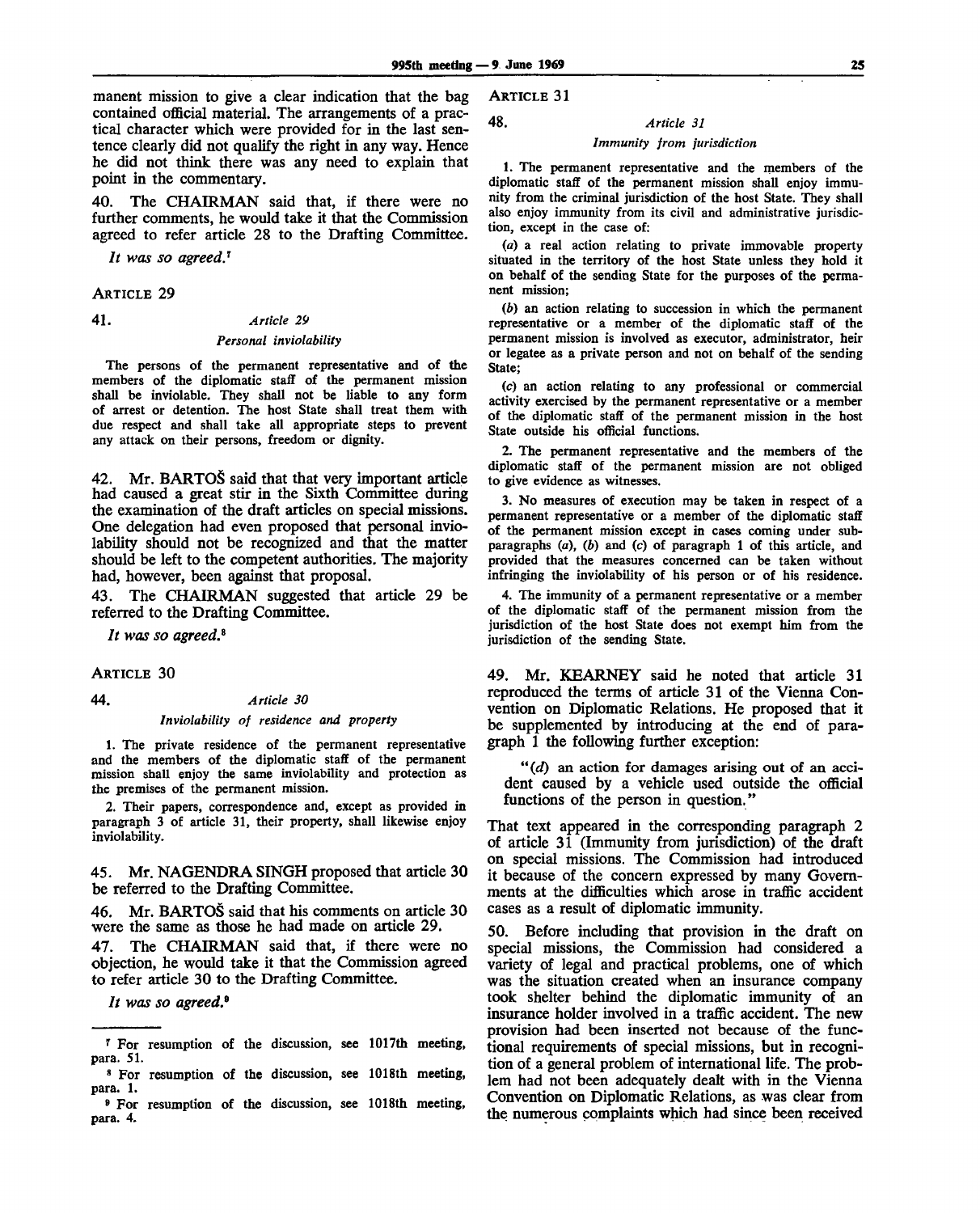about the consequences of diplomatic immunity for claims arising out of traffic accidents.

51. Mr. NAGENDRA SINGH said he supported Mr. Kearney's proposal. The new sub-paragraph would be a valuable addition to the draft on permanent missions. It stood to reason that a member of a permanent mission who was involved in a traffic accident while driving for his own private purposes should not enjoy diplomatic immunity.

52. Mr. CASTREN said he supported the text proposed by the Special Rapporteur. It would be dangerous to add the provision that had been included in the draft on special missions. There was a closer analogy between diplomatic missions and permanent missions to international organizations than there was between such permanent missions and special missions.

53. Mr. YASSEEN said he regretted that he could not approve of the addition of the proposed sub-paragraph *(d)* to article 31, paragraph 1. The Commission should not depart from the text of the Vienna Convention on Diplomatic Relations. The position of permanent missions in that respect was practically identical with that of diplomatic missions, and as diplomatic missions enjoyed the immunity in question, it should also be accorded to permanent missions. In practice, the problem was not very serious, since third party insurance was compulsory in nearly all host States.

54. Mr. BARTOS said that he too thought it was the text of the Vienna Convention on Diplomatic Relations which should be followed, rather than that of the future convention on special missions. Moreover, article 44 provided, as did the Convention on Diplomatic Relations, that persons enjoying such privileges and immunities had a duty to respect the laws and regulations of the host State. In the case of diplomatic relations, that provision had already been interpreted as including the duty of a diplomat to observe the compulsory insurance rule.

55. It should also be remembered that, in the Sixth Committee, there had been strong opposition to members of the mission being made subject to the jurisdiction of the host State, even for traffic accidents, since that might be dangerous in certain cases. The view stated by Mr. Yasseen was thus entirely correct and corresponded to that expressed at the General Assembly the previous year.

56. Mr. TABIBI said he appreciated Mr. Kearney's concern over the problem of claims arising out of traffic accidents, but it was better to keep the same regime as the Vienna Convention on Diplomatic Relations, because of the close similarity between diplomatic missions and permanent missions. If any difference were established between the two types of mission, complications would arise with regard to implementation. The tasks of the members of the two types of mission were similar, and often the same individual belonged both to a diplomatic mission and to a permanent mission. It was difficult to see how two different régimes could be applied simultaneously to the same person.

57. The Commission had introduced an exception for

traffic accident claims into the draft on special missions because those missions were subject to a different régime. In the circumstances, the best solution was to apply the Vienna régime, subject, of course, to the duty of the persons concerned to respect the laws and regulations of the host State, as stipulated in article 44.

58. Mr. RUDA said that he too was against including the proposed additional sub-paragraph *(d).* Apart from the reasons given by other members, actions for damages could arise out of accidents caused otherwise than by vehicles and there was no valid reason to treat such actions differently.

59. He therefore supported the retention of article 31 as it stood, on the understanding that it was qualified by article 44.

60. Mr. RAMANGASOAVINA said it was normal to accord, in principle, the same privileges and immunities to members of permanent missions as to members of diplomatic missions. Nevertheless, the problem of traffic accidents might not be so insignificant as Mr. Yasseen maintained. For though it was true that third party insurance was compulsory in most States, the State was its own insurer, so that government vehicles were not insured through an insurance company. The victim of an accident caused by a vehicle belonging to the sending State would have the greatest difficulty in obtaining compensation for injury if the vehicle was insured by that State itself and not with a local insurance company. The situation would only be otherwise if the vehicle was the personal property of a member of the permanent mission and had been insured locally. He was therefore in favour of adding the proposed subparagraph *(d).*

61. It was true that that would mean treating members of diplomatic missions differently from members of permanent missions, but it should be remembered that, with the multiplication of international organizations, many more people would be protected than in the case of diplomatic missions.

62. Perhaps, however, article 44, interpreted as indicated by Mr. Bartos, would overcome the objection regarding the difficulty of obtaining compensation for accident victims.

63. Mr. KEARNEY said he had realized that his proposal would not receive unanimous support. The difficulties arising from diplomatic immunity were very real, however, and the last speaker had pointed out one of them.

64. From his own experience, he could say that in the United States of America, as also in the United Kingdom, many of the problems arose from the fact that an insurance company could not be directly sued by the victim of a traffic accident; it was the insured party who was primarily liable and, unless he could be sued, the victim was left without a remedy. Consequently, where an insured motorist enjoyed diplomatic immunity, it was possible for the insurance company to shelter behind that immunity and not satisfy the claim.

65. Mr. YASSEEN said it would be better to amend